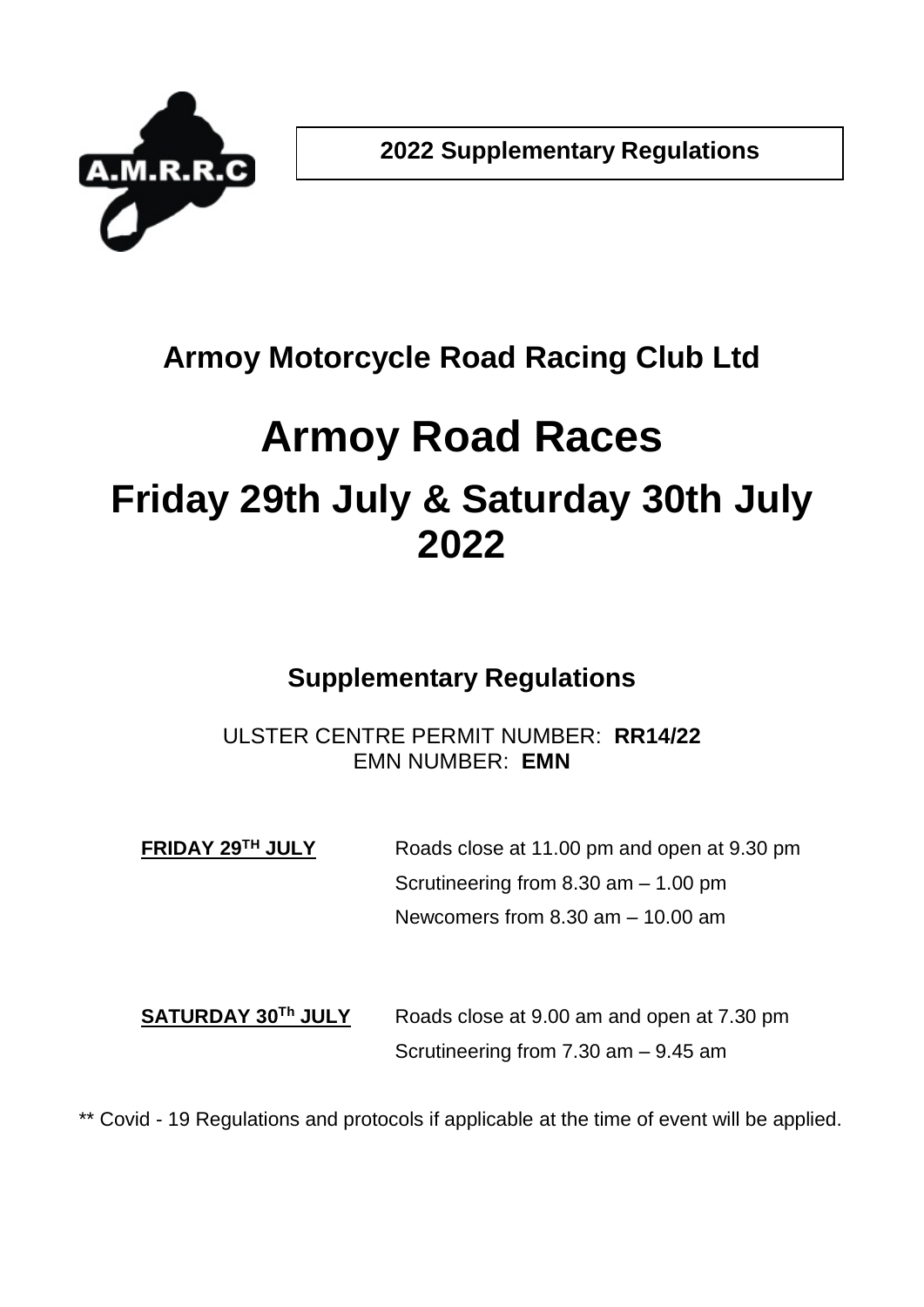**1 JURISDICTION:** The race will be held under the General Competition Rules and Standing Regulations of the Motor Cycle Union of Ireland, these Supplementary Regulations and any further regulations subsequently issued.

**2 ELIGIBILITY:** For national competitions, drivers must hold a valid National or International Competition Licence issued by the MCUI or any other FMN. **Riders not holding an MCUI licence must carry proof of insurance and a written Start Permission documentation issued by their FMN. Oversea/Foreign riders MUST have Personal Accident Insurance** (see regulation 7) or more details can be downloaded from our website at [www.amrrc.com](http://www.amrrc.com/)

Any other eligible requirements will be set in Supplementary Regulations for the event and if applicable any Championship Regulations for which the event is a counting round.

#### **3 STEWARDS OF THE MEETING:**

| <b>MCUI (UC) Ltd</b>       | MCUI (SC)                | <b>AMRRC</b>              |
|----------------------------|--------------------------|---------------------------|
| Mervyn Whyte – Lic No:166  | Michael Halpin – Lic No: | Mick Colgan - Lic No: 184 |
| Stanleigh Murray - Lic No: |                          | John Stinson – Lic No:038 |

**4 RACE OFFICIALS:**

| <b>Clerk of the Course</b>                        | Bill Kennedy MBE - Lic No: 0127               |
|---------------------------------------------------|-----------------------------------------------|
| <b>Assistant Clerk of the Course</b>              | David Guild - Lic No: 034                     |
| Race Secretary                                    | Glenn Sayers & Sianeen Kelly                  |
| <b>Chief Marshal</b>                              | Cathal Cunning                                |
| <b>Assistant Chief Marshal</b>                    | Keith Edgar                                   |
| <b>Chief Flag Marshal</b>                         | David Patterson                               |
| <b>Assistant Flag Marshals</b>                    | Edward McCracken & James McKillop             |
| <b>Chief Paddock Marshal</b>                      | Niall Cochran                                 |
| <b>Chief Grid/Holding Marshal</b>                 | Patrick Cushnahan                             |
| <b>Course Superintendents</b>                     | Elmer McMullan, David Wallace & Team          |
| <b>Course Hardware Officer</b>                    | Paul McAuley                                  |
| <b>Communications Officer</b>                     | John & Valerie Crichton, Wendy Fleck          |
| <b>Medical liaison &amp; First Aid controller</b> | Enzo Luchi                                    |
| MCUI (UC) Incident Officer                        | David Holmes                                  |
| <b>Club Incident Officers</b>                     | Edwin Jackson, Tony Harvey & Team             |
| <b>Club Safety Officers</b>                       | Joe O'Kane & Yolande O'Kane                   |
| MCUI (UC) Safety Officer                          | <b>Thomas Smyth</b>                           |
| <b>Club Fire Officer</b>                          | Alistair Campbell                             |
| <b>MCUI (UC)Scrutineers</b>                       | Geoff Kane & Team                             |
| <b>MCUI (UC) Travelling Marshals</b>              | Adrian Craig & Team                           |
| <b>MCUI (UC) Technical Steward</b>                | Mark Kirkpatrick & Team                       |
| <b>MCUI (UC) Timekeepers</b>                      | Richard Agnew & Team                          |
| <b>MCUI (UC) Environmental Officer</b>            | Mark Fenton - Ian Forsythe                    |
| <b>MCUI (UC) Welfare Officers</b>                 | Yvonne Ward & Team                            |
| MCUI (UC) Safeguarding Officer                    | Rosie Geddis                                  |
| <b>Club Safeguarding Officers</b>                 | Laura Stinson - Sianeen Kelly - Gary McKillop |
| <b>Club/Minute Secretary</b>                      | Jean McPherson                                |
| <b>Treasurer (Event)</b>                          | George Huey                                   |
| <b>Race Co-ordinator</b>                          | Jean McPherson                                |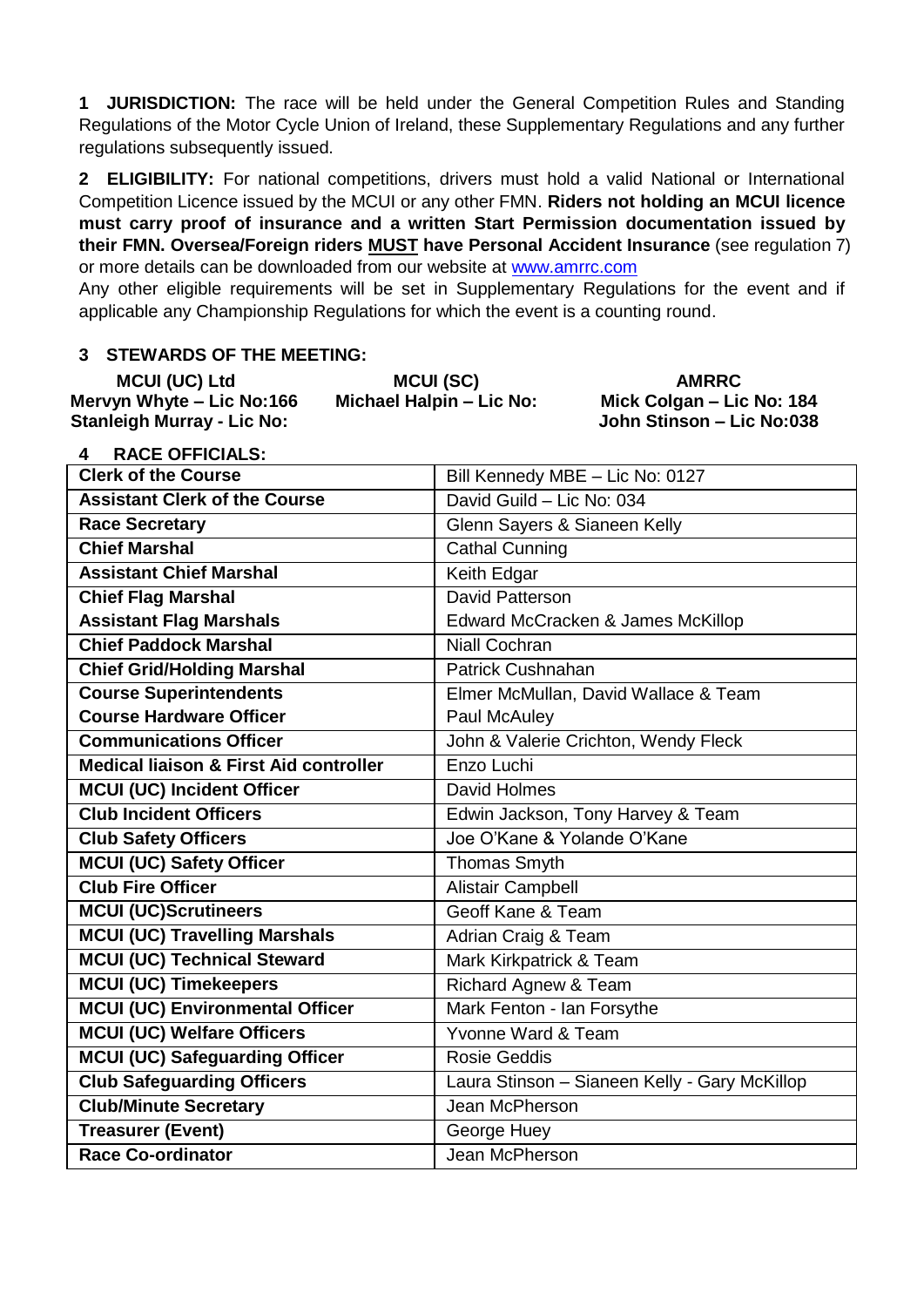#### **5 ENTRIES:**

Entries must be made on an Official 2022 ARMOY Entry Form, completed in every detail and accompanied by the appropriate entry fee £90 Sterling (€110.00) per class capped at a maximum of £270 (€330) for 3 or more races. Entrants who are eligible to have their entry fee returned will be subject to a £10 stg. reduction to cover handling charges at Bank. Any entry received without the appropriate fee will be null and void and may be destroyed upon receipt. RECEIPT OF PAID ENTRY FEE FORMS A CONTRACT THAT IS BINDING ON BOTH PARTIES. Cheques payable to **ARMOY MOTORCYCLE ROAD RACING CLUB LIMITED** (or AMRRC Ltd)

*No post-dated cheques will be accepted and NO CHEQUES will be accepted no later than three weeks prior to the event.*  Completed entry forms should be returned to AMRRC Race Secretary:

Glenn Sayers & Sianeen Kelly - Email: [racesec@amrrc.com](mailto:racesec@amrrc.com) 63 Woodside Road **Ballymena** BT42 4QH Tel: 078 0071 4010 Entries must be returned before the closing date – **Monday 27th June 2022 at 12 Noon.**

Regulations and Entry Forms are available online at **[www.armoyroadraces.com](http://www.armoyroadraces.com/)**

**6 NUMBER OF ENTRIES:** A maximum number of 27 solo competitors are permitted to race on the course at any one time. The promoting club reserves the right to refuse any entry without assigning a reason for such refusal. The club reserve the right to cancel any class if less than 14 entries are received on the closing date for the event. The Club can accept a maximum of five (5) reserves per class.

**7 PERSONAL ACCIDENT INSURANCE**: Riders not holding an MCUI Licence must have written **Start Permission** issued by their own FMN and carry proof of Personal Accident Insurance. Where no insurance can be provided by your FMN, Willis Insurance may/can provide the minimum limits of indemnity insurance required at a cost of approx. £310\* per event covering Death: EUR 25,000, Capital Benefits & Permanent Total Disablement: EUR 50,000, Emergency Medical Expenses: EUR 185,000, Repatriation Expenses: EUR 100,000 **see amrrc.com website. NO START PERMISSION = NO RACING** regardless of Insurance status.

**8 CHANGE OF RIDER:** A change of rider will entail a change of rider number.

**9 SCRUTINEERING OF MACHINES/PROTECTIVE CLOTHING:** Before commencing practice, Drivers/Competitors must take their machines and equipment to the Scrutineers for Inspection. Scrutineering will take place in the Paddock from 8.30am until 1.00pm (Friday) and from 7.30am until 9.45am (Saturday). Competition Licences must be available for inspection when signing on. \*\*Newcomers will be given priority inspections via Express Scrutineering Lane from 8.30 - 10.00 to allow time to partake in the compulsory Newcomers bus Circuit Tour and Riders Instruction.

Only Crash helmets of an approved FIM type, that provides full temporal protection and is no more than 5 years old from the date of manufacture may be used. **All helmets of licence holders must bear the current MCUI stamp of approval and a stamp of the club used on the day.**  A driver must not practice or race on any machine not scrutineered. It is the responsibility of the Competitor to present for scrutineering, machines and protective clothing which are safe in all respects and which comply with the General Competition Rules of the MCUI. ALL Superbike & Superstock machines to be presented with Belly pans off and then fitted during scrutineering

\*\*\* - GCR 105.5 The use of a back & chest protector is compulsory at all Tarmac events.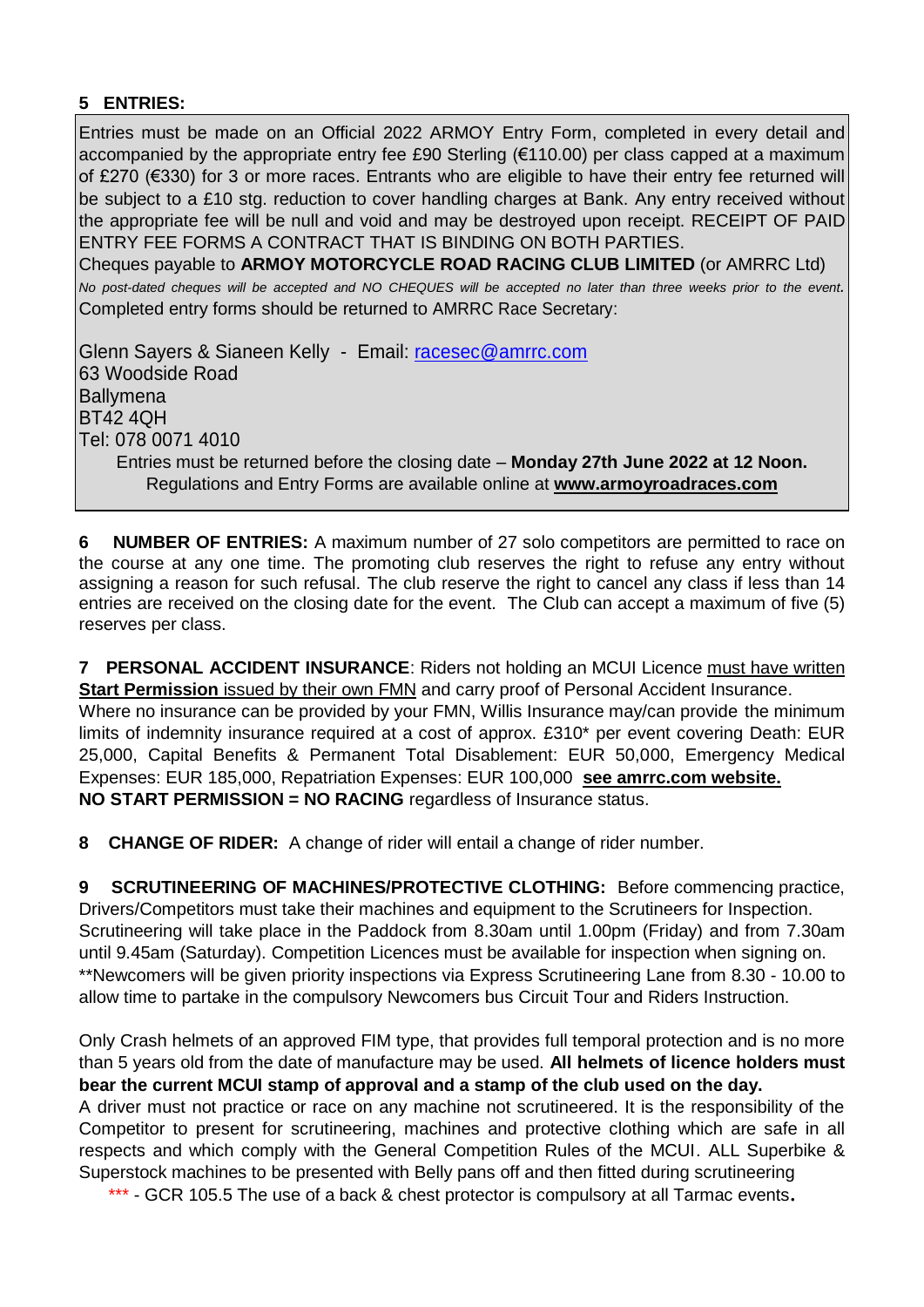**10 VIDEO RECORDING OF RACES BY RIDERS:** Only competitors authorised by the Clerk of the Course will be permitted to film from onboard cameras. Applications must be made in writing to the Clerk of the Course no later than one week prior to the race. Where such approval is granted, the installation of the camera and associated equipment is further subject to the approval of the Chief Scrutineer. A copy of Insurance policy (valid up to an amount of £2M) must be forwarded with entry form prior to the closing date for inspection, otherwise **NO** on-board cameras will be permitted.

**11 HELMET PENALTY:** An MCUI Rider using a helmet which does not bear the current MCUI Helmet Stamp and that of the Club used on the day or has been previously rejected by a Helmet Examiner or Scrutineer will receive a mandatory penalty of 30 days suspension, the entire period to be within the racing season.

. **12 NUMBER PLATES:** As per MCUI Standing Regulations. All riders **MUST** display the number allocated by the Race Secretary on their machine unless agreed otherwise.

**13 IDENTITY DISCS:** An identification disc / SOS card, must be worn during practice and racing.

**14 ALCOHOL – DRUG TESTING: refer to GCR Rule 230.** Competitors will be selected for tests at any time prior to taking part in an event or practice. The tests will be by breath analysis using an approved breathalyser unit. Any competitor whose test is found to be above 0:10g/1 *(a reading of 10 on the Alcohmeter test)* shall be excluded from any further events at the meeting and a mandatory penalty of one month will apply.

**14a DRUGS:** Random drug testing may be carried out at this event or any other event run under MCUI Rules.

**15. COURSE:** The races will be held over the Armoy Public Roads Circuit, which measures approximately 3.0030 miles per lap and is ridden anti-clockwise. **Touring on the circuit during practice or racing is not permitted**. Drivers must not drive or push their machines in the reverse direction of the course unless under the instruction of an official.

**16 PADDOCK:** No competitors will be permitted to park in the Trade Area. Dogs within the immediate vicinity of the course/paddock must be kept on a leash. All machines must be pushed to the Assembly Area for the start of racing or practicing. Competitors will be allowed a controlled warm up period before each practice/race. All machines must be stopped at the Paddock entrance at the end of racing or practicing. Anyone wishing to push start a machine, for any reason in the paddock area must only do so in the area designated by the Promoting Club.

An area has been fenced off with discretionary panels and designated for fallen/returned bike recovery in the paddock.

**17 ELECTRICAL SAFETY:** Equipment which is installed or used outside should be of suitably weatherproof and of minimum construction. It needs to be protected from mechanical damage e.g. cables which are likely to be driven over and a standard of at least IP55 is required.

**18 FIRE EXTINGUISHERS:** All competitors' vehicles must carry a Fire Extinguisher with a current inspection certificate. The recommended minimum type is a 2kg extinguisher minimum capacity and MUST bear a current Inspection Stamp. Only approved fuel storage containers to be used and must be stored in a well ventilated area. No smoking or naked flames in the area of fuel storage or during refuelling. The fire extinguisher must be easily accessible and readily available.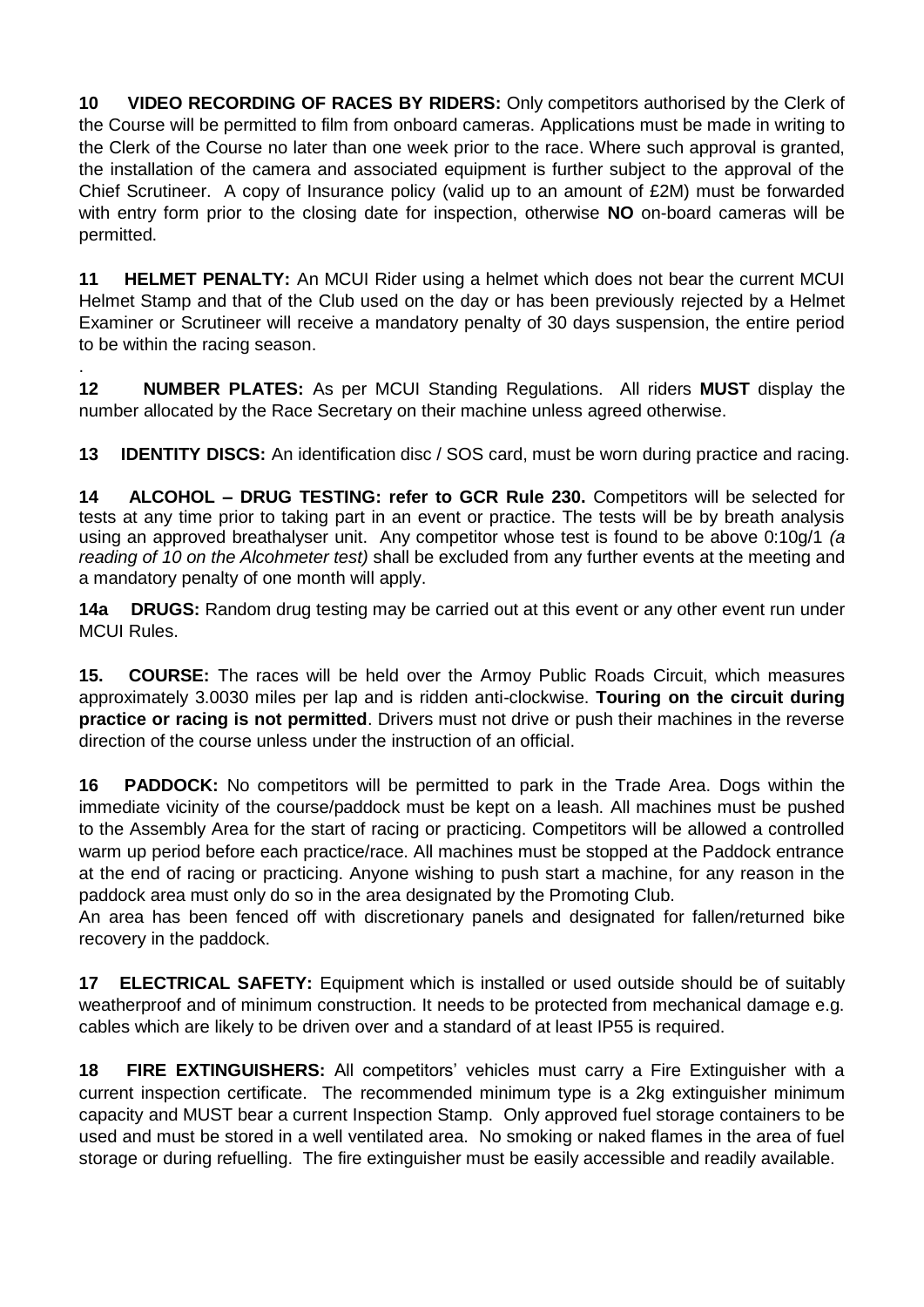**19 PITS:** The pit signal area will be clearly marked and situated close to the start. Only one pit attendant per competitor is allowed in the pit area. Signalling to a rider from a position other than the designated area is forbidden. Failure to comply with these requirements may result in the exclusion of the driver and the pit attendant representative from the meeting.

**20 PRACTICE: It is compulsory for all riders to attend the rider's briefing.** Newcomers must attend the course induction & includes a tour of circuit. Practice/qualifying sessions will take place prior to racing.

All competitors must complete at least 5 laps of practice to take part. **NO PRACTICE = NO RACE** All race classes will have a minimum of five (5) practice laps and one (1) sighting lap. **NO SIGHTING LAP = NO RACE!** The order and composition of practice will be decided by AMRRC.

#### **21 PROPOSED RACE ORDER:**

#### **Friday 29th July**

**Race** 1 **SUPERSPORT 1 RACE** – 7 laps (Ulster Championship Only)

**Race 2 CLASSIC SUPERBIKE RACE** - 7 laps (Non Championship Race)

#### **Saturday 30th July**

- **Race 3 - JUNIOR SUPPORT** (inc 250GP, Lightweight Supersports, Supertwins & Supermono\* – 7 laps. (Ulster Championship Only) *No International or A Licence Holders are eligible*
- **Race 4 MOTO 3 – (GP 125cc)**(Irish & Ulster Championship Race) & **SUPERSPORT 300** (Ulster Championship  $On|v| - 7$  laps
- **Race 5 SUPERSPORT RACE 2** 7 laps (Irish & Ulster Championship Race)
- **Race 6 - JUNIOR CLASSIC** (A) up to 250cc (B) 251- 350cc. 7 laps. (Irish & Ulster Championship Race)
- **Race 7 OPEN RACE** 201-1010 cc 7 laps (Irish & Ulster Championship Race)
- **Race 8 - SENIOR CLASSIC –**(C) 351-500cc (D) 501 1000cc 7 laps (Irish & Ulster Championship Race)

**Race 9 - LIGHTWEIGHT SUPERSPORT RACE** - Inc 250GP & 400 Supersports and Classic GP – 7 laps (Irish & Ulster Championship Race)

**Race 10 - SUPERTWINS** & **SUPERMONO**\* – 7 laps (Irish & Ulster Championship Race)

**Race 11 - SENIOR SUPPORT RACE** – 501-750cc machines, **NO Supertwins/Supermono** – 7 laps. (Irish & Ulster Championship Race) *No International or Super A Licence Holders are eligible*

**Race 12 - RACE OF LEGENDS\*\*** - over 590-1010cc machines – 8 laps. (Irish & Ulster Championship Race)

*\*\*A maximum of the fastest 24 practice qualifiers within a specified tolerance of the winning pole time and a maximum of 3 club invitational riders will be eligible to race. (Tolerance % to be determined by the MCUI Timekeepers) Timekeepers along with the Stewards of the Meeting and the Clerk of the Course are to determine the maximum 24 qualifiers if race practice is not timed.*

Should insufficient entries (14) be received for any class, the promoters have the discretion to cancel any classes.

**The promoting club has the right to change the proposed race order. In the event of unfavourable weather conditions or a serious accident, the race order may change.**

**22. MCUI (UC) EVENT CLASSES & CONDITIONS:** This event is an 'OPEN' event and forms part of the "THE IRISH ROAD RACE CHAMPIONSHIP and Ulster Only Championship Races unless specified as a Non Championship class.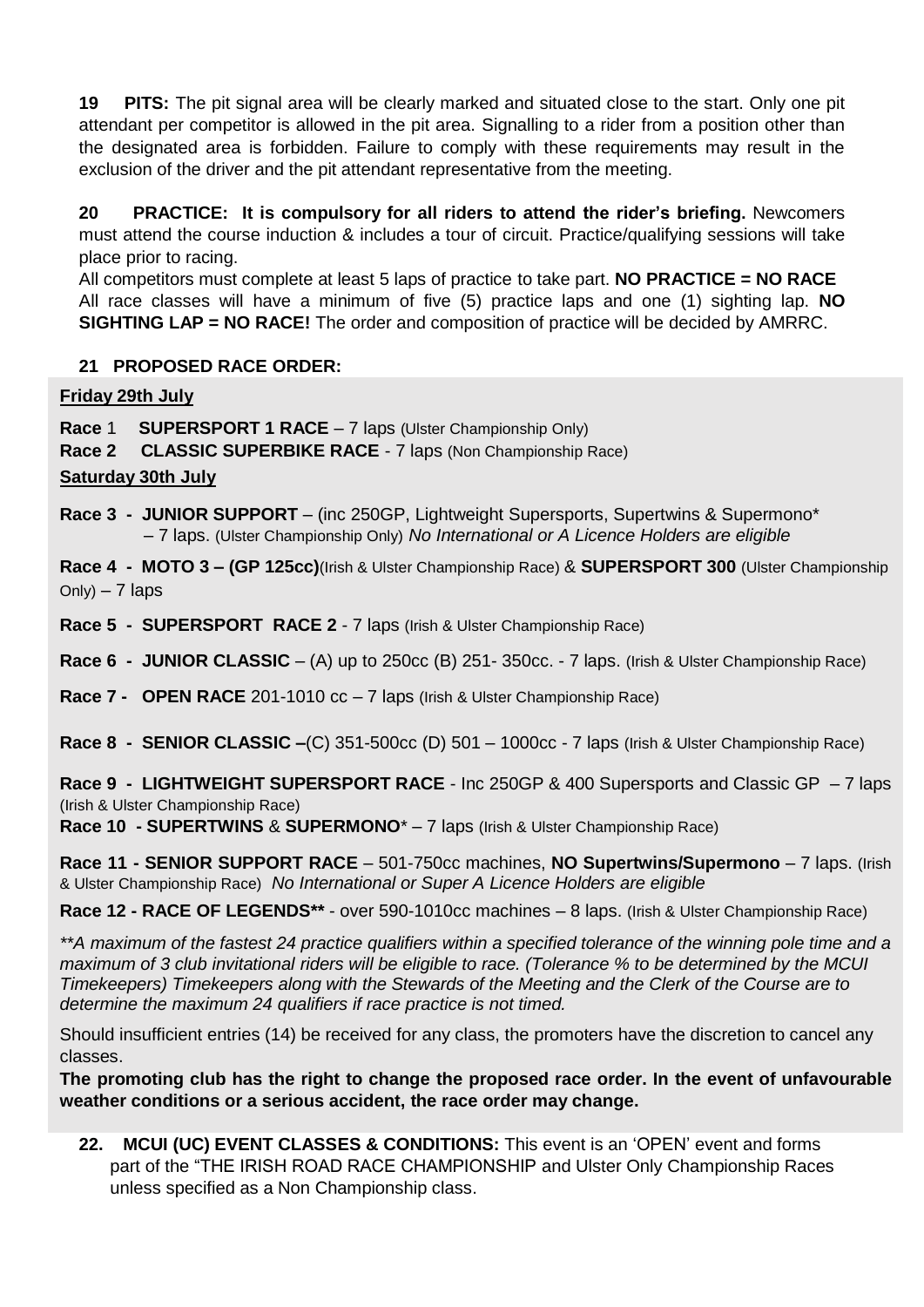23 **METHOD OF START:** All events will be as per MCUI rules - Clutch Starts. Timekeepers will determine Grid positions if timed practise is not available. Prior to each race there will be at least one sighting lap. **N.B.** Failure to take up and hold the correct position on the Start Line will result in the relegation of the rider to the rear of the Grid.

**24 WET RACE:** In the event of wet weather, the Clerk of Course may declare a 'Wet Race' and allow riders to change tyres. Applies to all race classes.

**PROHIBITION OF WHEELIEING:** The deliberate lifting of the front wheel for the purposes of showmanship is strictly forbidden and may result in the exclusion of the offender from the meeting.

**26 STOPPING ON THE COURSE:** A rider who breaks down during practice or racing must immediately place his machine on the side of the course in such a position as not to inconvenience other competitors. A rider rescue service will be provided between races.NO TOURING will be permitted on the course and may lead to disqualification from the meeting.

**27 FALLS DURING RACING OR PRACTICE:** Once a rider has fallen from their machine they are not permitted to remount and continue in that race or qualifying/practice session. The machine has to be rechecked and passed by a scrutineer before the rider can continue in the meeting. Any rider who refuses medical attention after an accident, will be reported to the COC and stewards and will be excluded from the remainder of the event and sanctioned as per GCR 186

**27a CONCUSSION:** Once concussion is confirmed the rider must not compete further in the event (including subsequent days) and their competition license suspended at least for the period of time specified. AGE 20 yrs and over: Excluded immediately for 48 hours. With a further minimum 7 days suspension from competition (i.e. minimum 9 days). AGE 16-19 years: 12 days suspension

| <b>Yellow Flag</b><br><b>Held Motionless</b><br>or Steady Yellow<br>Light | The Yellow Flag held motionless is a direct instruction to the rider to <b>Slow Down.</b><br><b>Overtaking is Forbidden.</b> Should a rider inadvertently gain a position (ie. A<br>preceding rider slows at a faster rate), once it is safe to do so, (s)he should<br>return to the original position and may raise his/her hand to indicate same.                                                                                                     |
|---------------------------------------------------------------------------|---------------------------------------------------------------------------------------------------------------------------------------------------------------------------------------------------------------------------------------------------------------------------------------------------------------------------------------------------------------------------------------------------------------------------------------------------------|
| Yellow Flag-<br>Waved<br>or Flashing Yellow<br>Light                      | The Yellow Flag waved is a direct instruction to the rider to <b>Slow Down</b> and<br>Prepare to stop, Overtaking is Forbidden Should a rider inadvertently gain a<br>position (ie. A preceding rider slows at a faster rate), once it is safe to do so,<br>(s)he should return to the original position and may raise his/her hand to indicate<br>same.                                                                                                |
| * Red Flag<br>or Steady Red<br>Light                                      | The use of the Red Flag indicates that Racing has been stopped. Overtaking is<br>forbidden. Riders shall slow down and may be instructed to return to the starting<br>grid or paddock, as decided by the Clerk of Course (COC). A rider may raise<br>his/her hand to acknowledge a Red Flag. Red Flags to be shown, on the<br>authority of the Clerk of the Course, at all designated signalling posts when<br>racing or practice has been interrupted. |
| <b>Black Flag</b>                                                         | The Black Flag will be displayed motionless with a board displaying a rider's race<br>number (usually at start finish line). There is a Serious Problem and the rider<br>must pull off the racing line and stop in a safe position with the utmost care<br>and attention. The Rider must report to the COC.                                                                                                                                             |
| <b>Chequered Flag</b>                                                     | When the leading rider has completed the required number of laps (s) he will be<br>shown the chequered flag by an official standing at the start finish line. The<br>chequered flag will continue to be shown to all subsequent riders. Once a rider<br>receives the chequered flag (s) he must proceed safely to the paddock using the<br>designated route.                                                                                            |

#### **28 FLAG SIGNALS: As Per GCRs**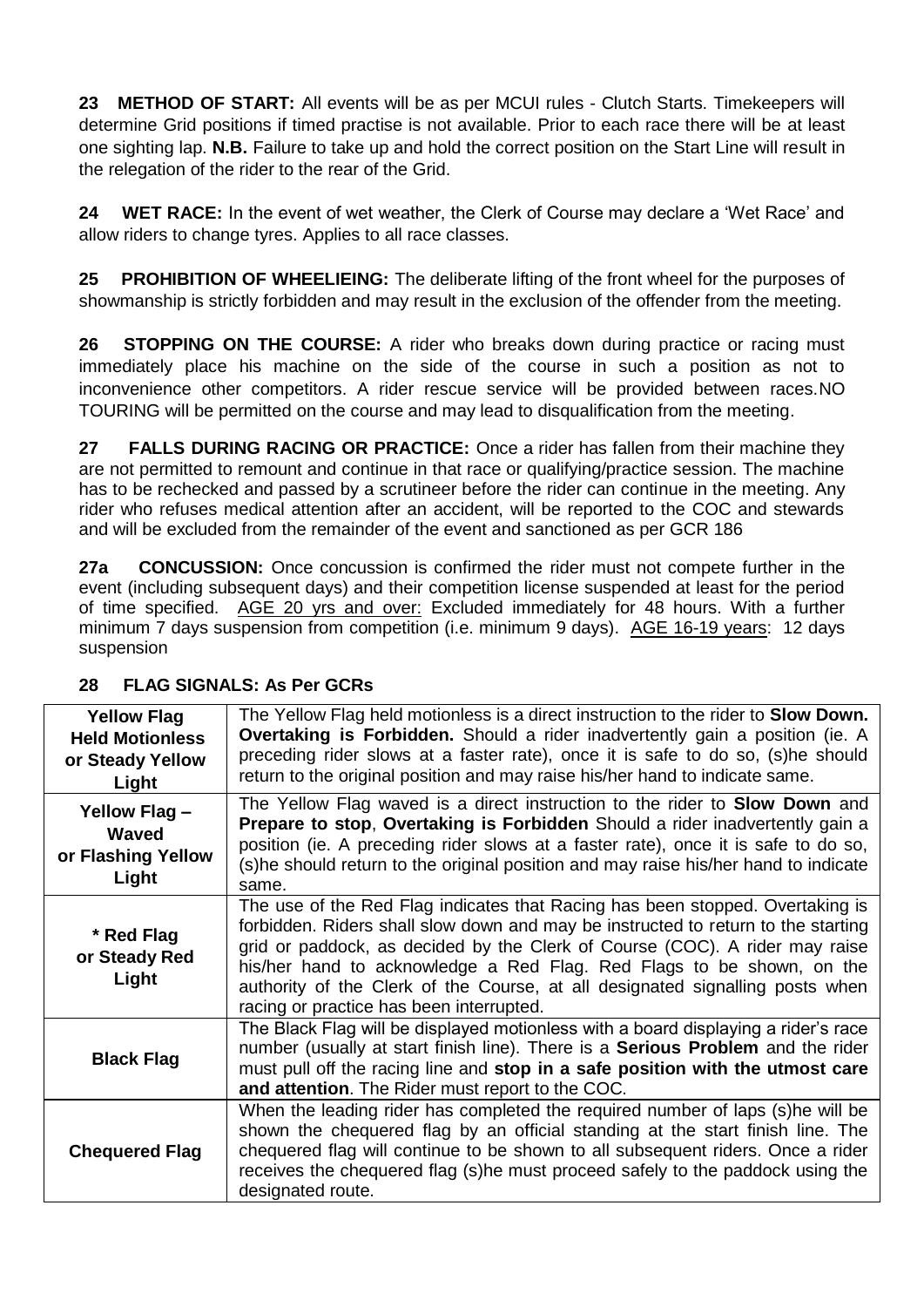| <b>National Flag</b> | The national flag may be used to start the race, In the event of the national flag                                                                                                                                                                                                                |
|----------------------|---------------------------------------------------------------------------------------------------------------------------------------------------------------------------------------------------------------------------------------------------------------------------------------------------|
|                      | being used you will receive clear instruction from the race starter.                                                                                                                                                                                                                              |
| Green Flag           | 1. The Track is clear. 2. This flag will be waved by the starter to signal the start of<br>the warm up lap. 3. This flag must be shown motionless at each flag marshal<br>post for the first lap of each practice session and of the warm up, for the sighting<br>lap(s) and for the warm up lap. |

#### **FLAGS USED TO PROVIDE INFORMATION TO RIDERS – NO FLAG SIGNAL, ALL CLEAR.**

| <b>Yellow Flag</b> | Warning of slippery surface. (e.g. oil, rain, dirt, etc.) The adhesion on this section |  |  |  |  |
|--------------------|----------------------------------------------------------------------------------------|--|--|--|--|
| with Red Stripes   | of the track could be affected by any reason. This flag is shown motionless at the     |  |  |  |  |
|                    | flag marshals post.                                                                    |  |  |  |  |
| <b>White Flag</b>  | Warning that a <b>non-competing</b> vehicle is on the circuit. This could be for       |  |  |  |  |
|                    | example an official vehicle such as a safety car, an ambulance, etc.                   |  |  |  |  |
| <b>Yellow Flag</b> | Last Lap flag, this flag is displayed to the rider from the start finish line and      |  |  |  |  |
| with Black Cross   | indicates that the rider is commencing his/her last racing lap of the circuit.         |  |  |  |  |

*\*RED FLAG or RED LIGHT – To be shown on the authority of the Clerk of the Course at designated flag posts when racing or practice has been interrupted. \*\* The Clerk of Course may exclude a competitor, who breaches the Rule, from the meeting or refer the matter to the Stewards of the meeting.*

**29 PROTESTS:** Protests must be made in writing to the Clerk of the Course, be in accordance with the General Competition Rules of the MCUI and be accompanied by the prescribed fee of £25 sterling.

**30 TRANSPONDERS:** All competitors MUST provide themselves with a Transponder for timing purposes as per MCUI specifications.

**31 CLASSIC BIKE ADDENDUM:** As per MCUI Technical Regulations. \*\*New for 2022 - Classic Superbike: see insert MCUI CLASSIC SUPERBIKES TECHNICAL REGULATIONS or view online at [www.armoyroadraces.com](http://www.armoyroadraces.com/) - Competitors page

**32 FUEL:** As per GCR Technical Rules (Chapter 12). - *Extract of chapter 12 below*

Unless otherwise specified in the Supplementary Regulations for any series or championship unleaded petrol mixtures up to 102 RON. The use of fuel additives are strictly prohibited. Competitors must ensure that a minimum of 2 litres remains in the tank at the end of a race, for the purpose of any fuel testing that may be required.

**33 SOUND LIMIT:** All machines must be silenced as per MCUI rules. (Limit - 105 decibels)

**34 AWARDS:** Should a driver finish in a position that would entitle him to a placing in a higher group, he shall be eligible for any awards applicable to the higher placing and also to any awards to which he is entitled in his own group. All classes will be subject to the following conditions being fulfilled: *\*\*\*\* Should insufficient entries be received for any class (14), the promoters have the discretion to cancel any classes or reduce the prize money accordingly.*

**34(a) SPECIAL AWARDS: Man of the Meeting: £500 Prize Money & Perpetual Trophy -** *The four (4) races agreed by the AMRRC members counting towards the Man of the Meeting are – Supersport 1, Supersport 2, the Open and the Race of Legends. In the event of a tie, the rider with the fastest lap time will be awarded 3 bonus points*

**Points System:** 1st - 25 points,  $2^{nd}$  - 20 points,  $3^{rd}$  -16 points,  $4^{th}$  - 13 points,  $5^{th}$  11,  $6^{th}$  10,  $7^{th}$  9,  $8^{th}$  8, 9<sup>th</sup> 7, 10<sup>th</sup> 6,